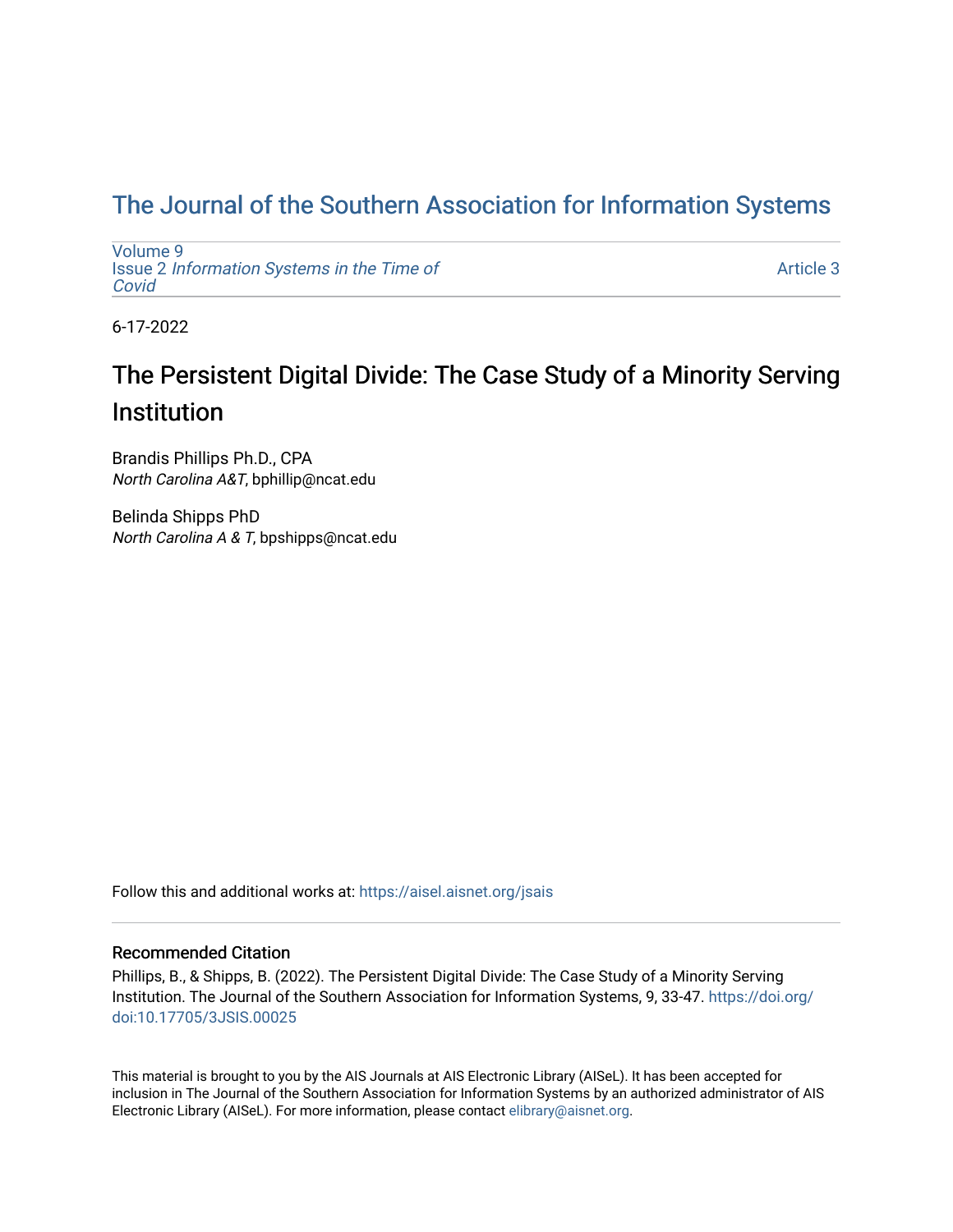# The Persistent Digital Divide: The Case Study of a Minority Serving Institution

# Cover Page Footnote

https://doi.org/doi:10.17705/3JSIS.00025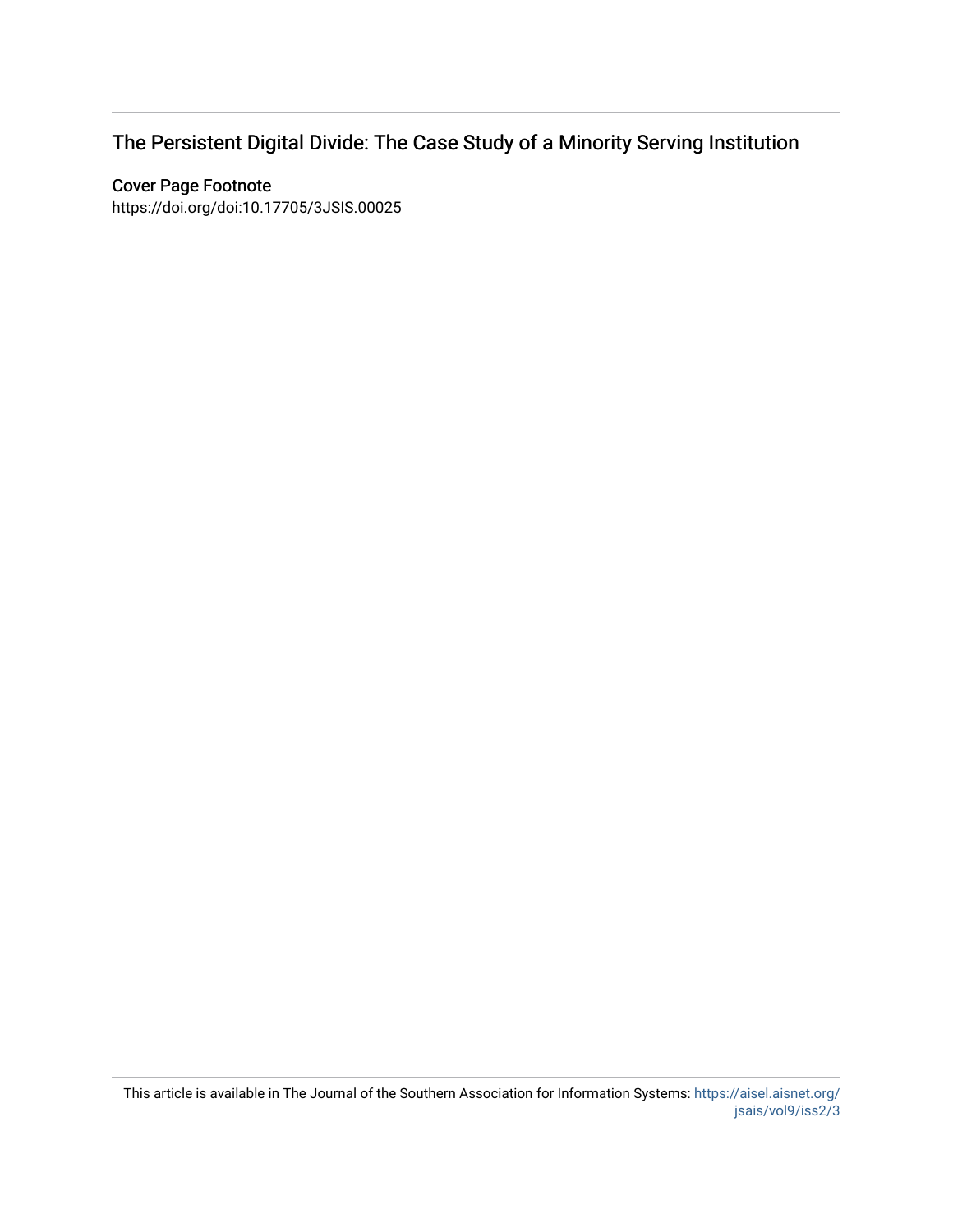#### **ABSTRACT**

The COVID-19 pandemic has laid bare the persistent digital divide between those that have access to technology and those that do not. As such, we conducted a case study that consisted of interviews and a survey of students along with interviews of administrators and faculty at a minority serving institution. The institution is used along with resources and appropriations theory as a lens to further understand the digital divide and how technology access and use have manifested during the pandemic. The results suggest that students perceived difficulty with access to and use of information communication technologies (such as hardware and software), which interfered with their engagement with learning. At the institution under investigation, the pre-pandemic lack of access to technological resources was eliminated during the pandemic thanks to additional funding. Nevertheless, the communication problems between the administration and students limited students' access to the resources available.

**Keywords:** digital divide, technology acceptance, inequality, socio-technical

#### **INTRODUCTION**

According to the Federal Communications Commission (Commission 2021), nearly 30 million people in the U.S. do not have access to a high-speed fixed broadband service. Almost 17 million school children have no access to broadband at home, leading to a homework gap (Commisssion 2021). The digital divide refers to the gap between those who have access to technology and those that do not (Castells 2002). Although access to technology appears ubiquitous due to the proliferation of smartphones, COVID-19 has exposed the fissures in the notion of this ubiquity. While access is possible in less affluent communities, it is not of the same quality as that in more affluent households. Where quality is characterized as internet speed and device capabilities such as the amount of randomaccess memory, this disparity can be described as concerning the availability of devices in the household (including computers and Wi-Fi access points), the speed of access available in the community, and the price of access. During the pandemic, the digital divide has been most obvious in rural and low income areas across the U.S. (Fitzgerald 2020). For instance, in Hudson, NY, people without broadband service pull up in their cars or sit outside the library to access its internet service after hours (Milstein 2021). As a result of COVID-19, many people are struggling with virtual work and access to the internet for schooling (Mahyoob 2020; Sunasee 2020). Digital access is critical to education, employment, and economic success. Pre-pandemic, there were already vast differences in the level of access to the internet and devices in households of varying income levels across the U.S. This digital divide has been exacerbated by COVID-19's disproportionate impact on lower income families. Individuals that live in neighborhoods with less access also do not have sufficient disposable income to purchase devices that enable higher levels of throughput (in the form of Wi-Fi) or desktops or laptops that allow users to access the internet effectively and efficiently to fully participate in school or work. As such, we suggest that the digital divide is not only still present given the ubiquity of internet connected devices but is accelerating in some areas due to gaps in income and access that prevent school and college-age students from fully participating in their educational pursuits. What does this mean for students? As the virtual learning environment has become the new normal for university students, they are struggling to access and complete their work in a COVID-19-mandated virtual environment.

The aim of this research is to understand what the current barriers are to bridging the digital divide during the COVID-19 pandemic and how the pandemic and its effect on the digital divide has impacted students. The research will discuss the digital divide in the context of the pandemic, provide theoretical frameworks, and discuss the results of focus groups and a survey to gain an understanding of the broad themes of the digital divide during the COVID-19 pandemic.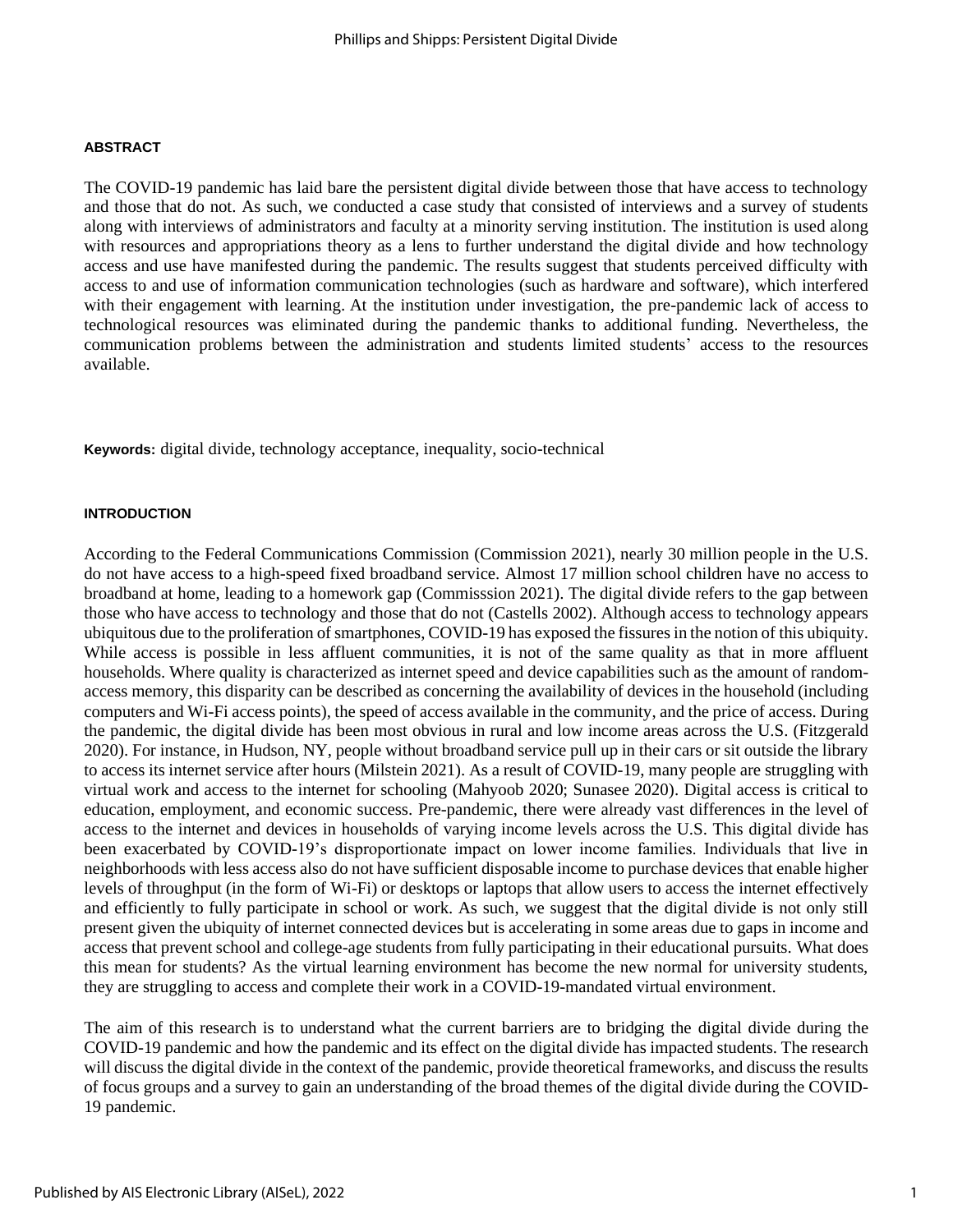#### **The Digital Divide and the Pandemic**

The digital divide is of special concern given the onset of the COVID-19 pandemic and the related mandated social distancing and move from face-to-face interactions to remote, online interactions for working, learning, shopping, and socializing. This switch to online learning was sudden and created a great deal of uncertainty for instructors and students (Liguori and Winkler 2020). This was a challenge for both instructors and students who were unfamiliar with online teaching and learning (Sunasee 2020).

Many instructors, who were used to face-to-face classroom interactions, were forced to teach in an unfamiliar online environment (Liguori and Winkler 2020). In this study, the research site was a university environment where most courses were taught in the traditional, face-to-face manner. Students and instructors faced many challenges including technology use, usability, social interaction, emotional intelligence around awareness of resources, emotional support, technical help, and management of stressful situations. In many cases, technology failings led to the unavailability of technology resources such as lost or spotty connectivity, failing laptops, missed assignments, and difficulty navigating courses (Sunasee 2020).

#### **LITERATURE REVIEW**

The digital divide has been defined in many ways. One definition categorizes the digital divide as consisting of three stages: economic divide, usability divide, and empowerment divide (Nielsen 2006). Another definition defines the digital divide as inequalities regarding access to and use of information and communication technologies (ICTs) (Castells 2002). Here, inequalities refer to the disparities in access to broadband in many lower income urban and rural areas as well as differences in household income that prevent lower income households from purchasing computer hardware and internet service. Many researchers have argued that digital divides are more comprehensive and multidimensional and include not only technical skills but also outcomes and consequences (Fuchs 2009; Selwyn 2004; Van Dijk 2005). This contrasts with earlier more unilaterally focused research. In this study, we take a multilateral approach as we study the digital divide in relation to the COVID-19 pandemic and its many associated challenges that make it difficult for students to access and use technology. That is, we examine the digital divide in terms of both technical and social aspects.

#### **Theoretical Frameworks**

#### **Accessibility – Resources and Appropriation Theory**

We argue that when resources are not accessible for use in an online learning environment, this can contribute to the widening of the digital divide, which can potentially lead to students not gaining the necessary knowledge, skills, and abilities (KSA) (van Deursen et al. 2021; Van Dijk 2005). In this research, our focus is on the digital divide between students and the challenges they face in accessing the online teaching environment. We use the resources and appropriation theory to help understand these challenges as they relate to the digital divide and thus to those students who experienced challenges with access to and use of the online environment and those who did not. In this research, we refer to appropriate access and use as the ability of students to effectively engage and interact with the online environment by successfully gaining online access to and use of their online assignments and communications to complete their course requirements.

We use this theory to help us understand the possible contributing factors and potential impact of having or not having access to the resources necessary for students and appropriated by them to help them increase their knowledge level. The health concerns associated with COVID-19 led to a rapid shift from in-person learning to virtual/online learning, which created many challenges (Adedoyin and Soykan 2020; Liguori and Winkler 2020). Many of these challenges involved issues regarding accessibility and the use of technological resources for faculty and students (Gillis and Krull 2020). Previous research demonstrates an association between the accessibility of technology and the digital divide (van Deursen et al. 2021). Based on previous research, we argue that the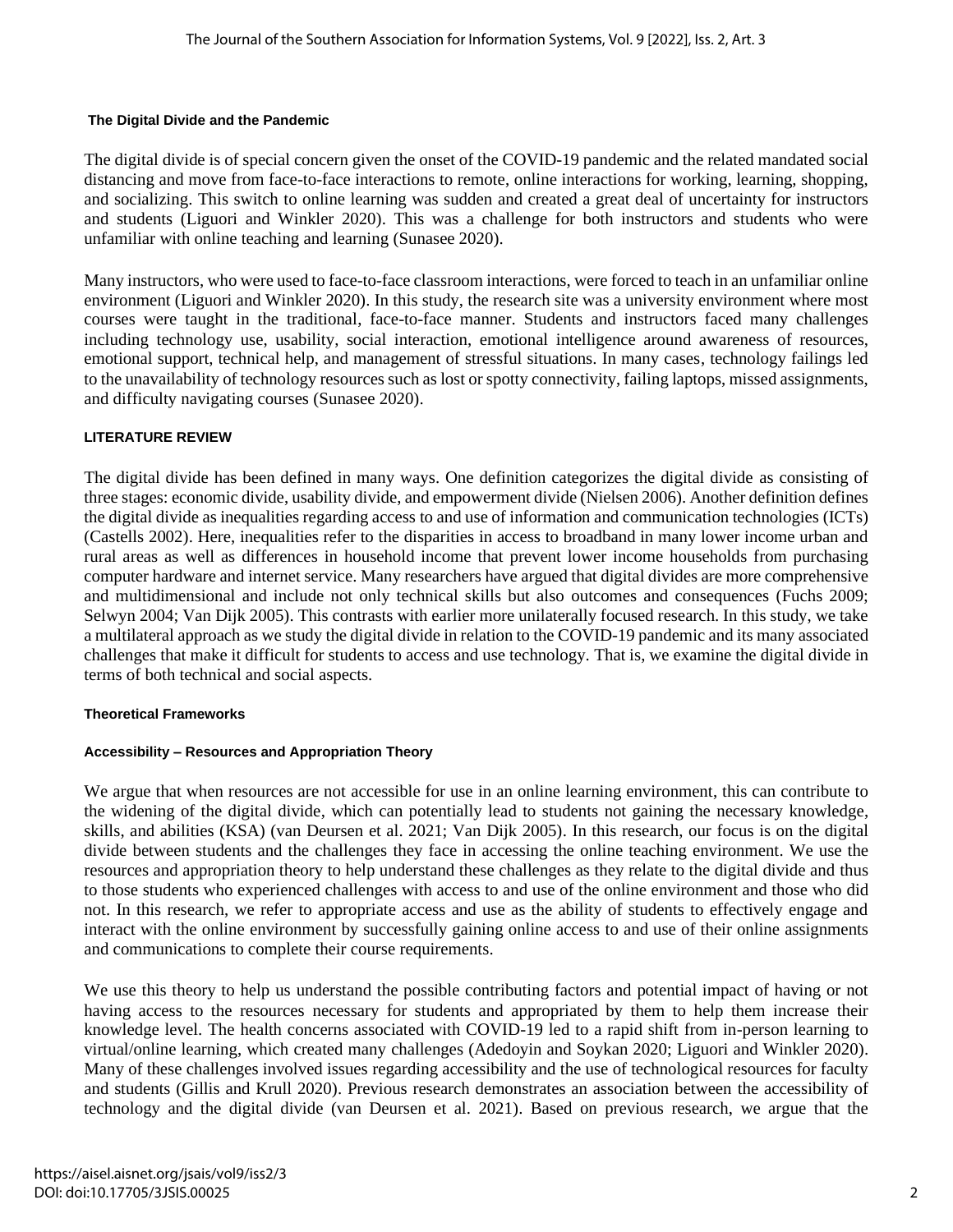individual's access to and use of ICTs can play a role in the use of technology and its association with the digital divide (van Deursen et al. 2021; Van Dijk 2005). During the pandemic, with the rapid and chaotic rush to virtual instruction, the online environment became more complex in terms of accessibility. This was due to the increase in online traffic and new programs, procedures, and applications as well as people being unfamiliar with how to access and use this newly expanded online environment (Mahyoob 2020; Sunasee 2020).

The resources and appropriation theory explains technology acceptance as a process called appropriation. The theory emphasizes that when a new technology emerges, it will be followed by a process involving the diffusion, acceptance, and adoption of the new technology (Van Dijk 2005). Van Dijk (2005) states that in an online, multimedia environment where technologies are complex, there may be the potential for access problems that can lead to digital inequity at different stages of access. For example, if a student cannot access the internet (physical access), they do not have access to a laptop or other equipment (material access), or they do not know how to access the technology (skills and knowledge), this can create a divide between them and those students who do have physical and material access and the skills and knowledge to access the online environment. The outcomes of this divide can impact people's level of participation in society in cultural, economic, social, political, and other areas (van Deursen et al. 2021).

Van Dijk (2005) applies the resources and appropriation theory to the digital divide by arguing that there are several different personal and positional categories such as gender, sex, race, country, income, and educational level that can produce an unequal distribution of resources. This unequal distribution of resources can in turn lead to unequal access to digital technologies and unequal involvement in society.

We relate this concept to our research by exploring the question of whether the unequal distribution of resources among students can lead to unequal access to digital technologies and unequal participation in society. Our research addresses inequality through the lens of underrepresented students and their access to and use of digital technology. This access relates to both physical access and material access to resources. Physical access relates to access to the internet and communication devices. Examples of material resources include equipment, procedures, manuals, paper, ink, laptops, hardware, online learning management systems, and so on.

The rapid change to a new, massive, complex, learning environment was novel for many students as well as faculty and other staff (Sunasee 2020). Some of the potential challenges of this quick transition are increased internet traffic (more people accessing the online environment) and students and faculty who are new to online learning and online learning procedures. With university computer labs closed, some students may lack the resources such as equipment, hardware, and software needed to access the online learning environment. The access to and use of ICTs help explain the technical aspects of the digital divide; however, the combination of the technical and the social aspect of the digital divide provides a richer understanding of this phenomenon and its impact.

#### **Social-Cognitive Theory – Empowerment Divide**

Social cognitive theory (SCT) also helps us to better understand the digital divide and the interplay between the related technical, social, personal, and behavioral factors (Cherns 1976; Clegg 2000). Online learning environments (online courses) are socio-technical systems in that they are social environments that use ICTs. SCT asserts that there is a three-sided inter-relationship between personal attributes, environment, and behavior where social and personal factors impact behavior in the social environment. The online learning environment is an interactional, technical, and social environment shared by instructors, students, and others. Virtual interactions can impact behavior in different ways regarding continuous use and the individual's interaction within the online learning environment (Mahyoob 2020; Sunasee 2020). In terms of the digital divide, virtual interactions with professors for instruction may have a different value for students in terms of content delivery and the knowledge acquired (Liguori and Winkler 2020). We also suggest that social support is a factor in accessing an online environment using the internet. Van Dijk (2005) states that individuals with numerous social relationships are more prone to receive the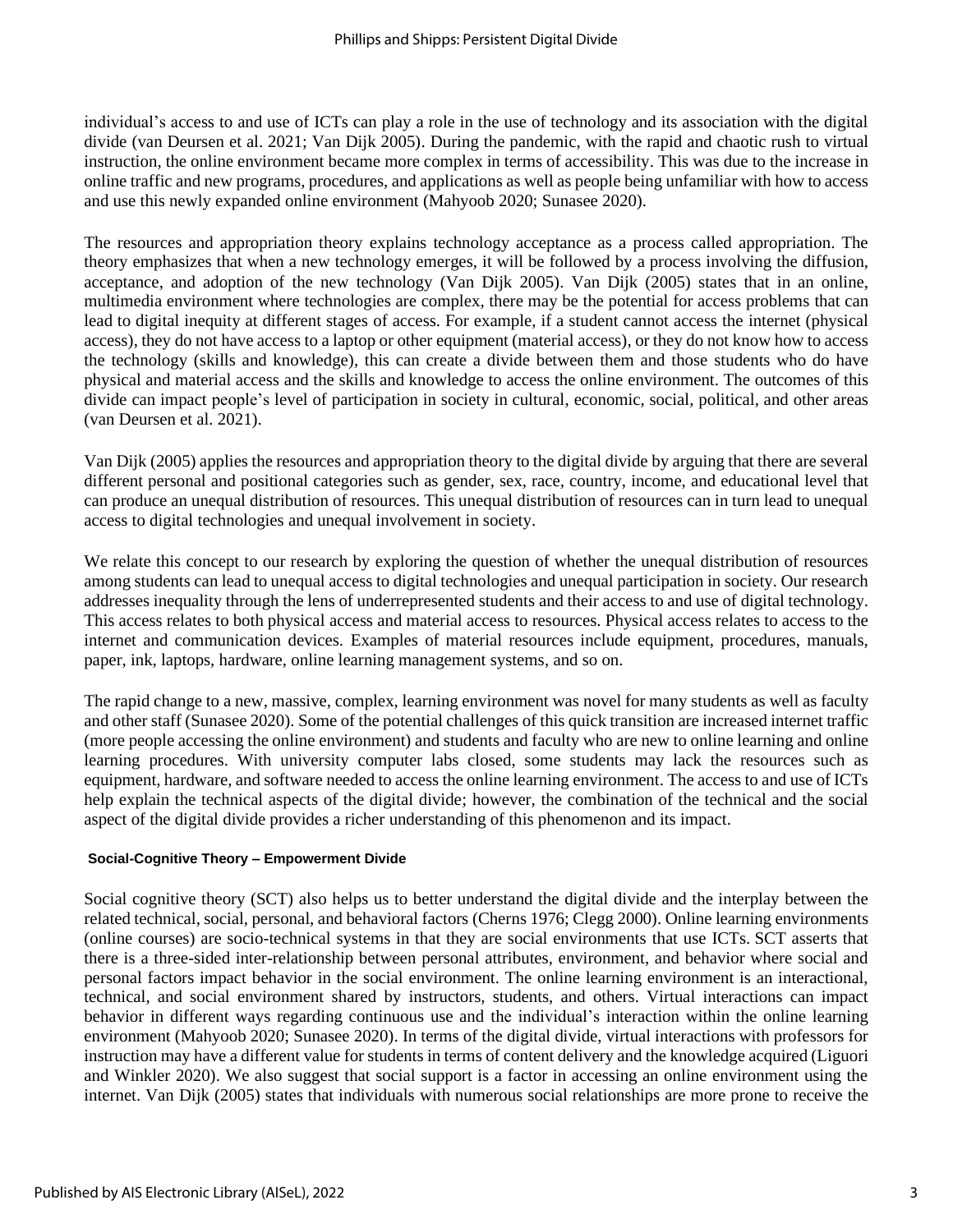technology and support they need when they have technical difficulties. Individuals with fewer social support connections are less likely to participate in internet activity (Neves and Fonseca 2015).

#### **Case Environment**

The case study concerns a minority serving institution (MSI) in the southeastern U.S. with approximately 12,000 undergraduate and graduate students. The institution is a doctoral intensive campus with moderately high research funding. Demographically, approximately 90% of the MSI's students are African American. Approximately 65% of the undergraduate population receives a Pell Grant (an indicator of financial need, which is part of the digital divide) and over half are first generation college students. The university is primarily residential with over 40% of the undergraduate population residing on-campus and most of the remainder living within 10 miles of the campus.

In terms of virtual learning, the university had been moving slowly toward providing more distance learning opportunities. Before the COVID-19 pandemic, approximately 300 distance-learning courses were offered each semester out of approximately 2,000 courses in total. Moreover, 20 programs/majors were offered virtually out of over 150 offered across the university. Once the pandemic began, over 1,900 courses were conducted virtually. As a result of the pandemic, 5 additional distance learning programs in engineering are in development at the master's level along with a criminal justice/cybersecurity degree and 11 undergraduate concentrations. The pandemic also brought about an increase in the pace of change. Previously, it took four years to create 160 permanent distance learning courses yet during the pandemic, another 340 permanent distance learning courses were developed in just four months. In terms of faculty support for distance learning education, the university maintains three instructional designers for a faculty of approximately 1,000 campus-wide. During the pandemic, three additional temporary designers were hired. However, as the labor market for workers with technology skills has improved during the pandemic, four of the university's six instructional designers have left the university for better opportunities. Regarding faculty support for training, the university maintains a center for instructional training for both educational tools and innovation in content delivery. A variety of courses are offered including training on Blackboard, lecture software, how to conduct a flipped classroom, and more. Before the pandemic, there were usually one to two classes per week. At the beginning of the pandemic, some weekly courses were offered four to five times per week to ensure faculty had the skills they needed to deliver their courses remotely.

#### **RESEARCH MODEL**

We examine the digital divide through the lens of a MSI where the vast majority of the student population are vulnerable to technology access limitations. We develop a digital divide model using a multidimensional approach based on the aforementioned theoretical frameworks. We examine the digital divide as an antecedent to a) access, b) skills and knowledge content, and c) social interaction associated with the awareness and management of the learning environment (see Figure 1 below). In this model, physical access and material resources are the consequence of the presence of the digital divide, which acts as a barrier to proper engagement with technology. Individual actors find that it is harder to appropriate technology in a manner that will allow them to effectively utilize it. The social environment is characterized as the computer-mediated interactions between instructors and students representing virtual social interactions that manifest differently when the digital divide is present.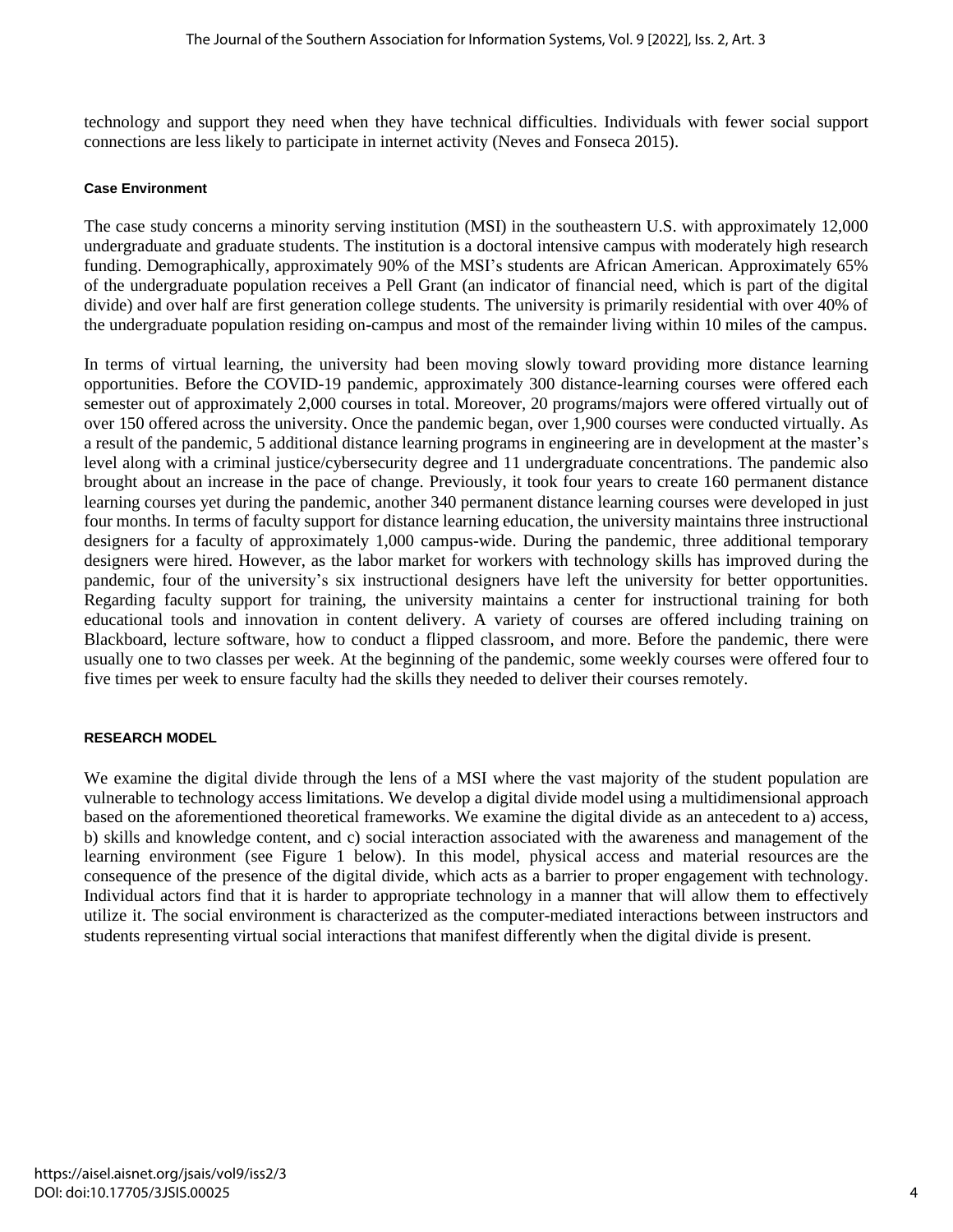



#### *Figure 1*

#### **Method**s

A mixed methods approach is utilized to gain a better understanding of the impact of the pandemic on access to and use of technology. First, interviews were conducted with two focus groups of students. These interviews were followed by a survey of students in introductory business technology courses. Both the interviews and survey were solicited from business majors at the case study site. The student interviews were conducted during the 2020 fall semester. Participants were solicited through an email invitation from the Assistant Dean's office at the College of Business. A \$10 gift card was given in exchange for completing the interview. Open-ended questions (see Appendix A) were asked regarding the students' perceptions of how the institution has adapted to teaching and operating virtually. Students were also asked about their level of engagement with and ability to learn in a virtual environment. Given the results of the focus groups, a quantitative survey was created to collect variables on perceptions of institutional effectiveness during the pandemic, technology acceptance, and student engagement. The quantitative survey was conducted in the final week of the 2021 spring semester. Student respondents were solicited from introductory information systems courses and given extra credit as an inducement to participate. Follow-up interviews were conducted during the 2021 fall semester with administrators and faculty to more thoroughly understand the impact of the pandemic on teaching efficiency and institutional effectiveness.

#### **Case Study Results**

The abrupt shift to an emergency online teaching environment was challenging for both students and faculty (Gillis and Krull 2020). We evaluate these challenges in relation to the digital inequities between students and the possible impact of these inequities on their education. Many students experienced numerous challenges such as accessibility, anxiety and stress working in limited, shared workspaces, and distractions from others in the home.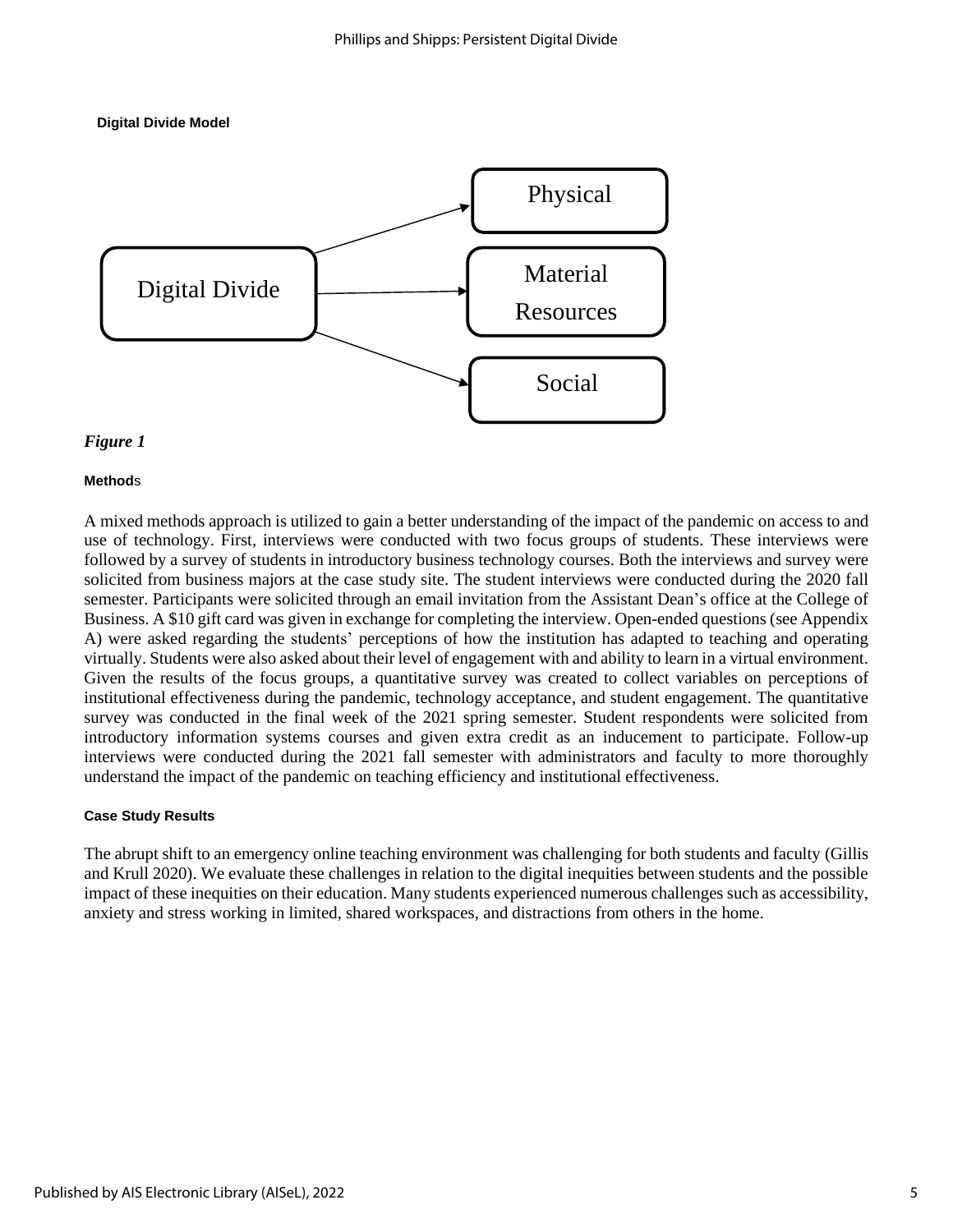### **Qualitative Focus Group Interviews**

Two hour-long focus groups were conducted with minority undergraduate and MBA students at the case study site. See Table 1 for the sample characteristics of the interviewees.

| Race             |     | <b>Participants</b>   Classification | <b>Participants</b> | Age   | <b>Participants</b> |
|------------------|-----|--------------------------------------|---------------------|-------|---------------------|
| African American | _ ი | Undergraduates                       |                     | 18-24 |                     |
| Caucasian        |     | Graduates - MBA                      |                     | 25-35 |                     |
| Hispanic         |     |                                      |                     |       |                     |

Table 1. *Sample Characteristics*

#### **Technology Access (Physical and Material), Technology Use, and the Digital Divide**

Our interviews with students reveal that many students were frustrated with the online learning environment due to problems with the quality of internet access, the lack of material resources such as laptops, and communication concerns. Also of primary concern was the use of productivity tools such as Microsoft Office. Many students who would normally go to the library or to campus labs to do their work did not have this access during the pandemic as the university campus was closed. This created problems with access to equipment and materials such as software, which were needed to access the online environment. Many students at the university, who were forced to switch to online learning, had never taken online courses before and were unfamiliar with working in an online environment. Research by Gillis and Krull (2020) supports the argument that there is still a large population of students that have not taken virtual courses. Also, as described by Fish and Wickersham (2009), many students who take online courses are not tech savvy. Finally, although many of the students interviewed had laptops, compared with their wealthier peers, laptop ownership was notably low and access to devices at home was limited or non-existent.

The students mentioned that they had to quickly return home to continue their classes remotely in an online environment. This created frustration and anxiety for some students who did not have computers or tablets and/or sufficient internet connection. Also, some students' computers stopped working when the pandemic lockdown began, leaving them in need of a laptop to finish the semester. Furthermore, some students live in rural areas where internet connections are very weak or spotty. Other students indicated that the university's learning system (Blackboard) was sometimes inaccessible or lost connection while they were taking tests. Technological problems and failures dented students' confidence in the online systems and discouraged their use of these systems. Furthermore, students increased their use of Google G Suite due to their lack of access to Microsoft Office. For some students, Google G Suite was always preferred over Microsoft Office.

Many of the focus group respondents commented on technology use problems such as "spotty or weak connections," "lack of fully functioning devices," and "inaccessible and/or poorly functioning Blackboard learning management systems during testing."

The majority also stated that they "preferred face-to-face courses due to technology issues." Here, "issues" refers to students' frustration with using the technology and interacting with instructors that had problems delivering course content virtually. Also, they felt they "did not learn the material as well and that [their] grades suffered."

In relation to the digital divide and perceptions about technology access and use, students in the focus groups expressed a preference for face-to-face teaching because they felt that the online class environment was difficult to adapt to. Other structural issues included household issues caused in part by a lack of income. Wi-Fi networks within households were not robust enough to handle the increased traffic from more users. Families had to schedule Wi-Fi use in shifts to attend to work and school. When computers broke, arrangements had to be made to borrow devices. Regarding structural inequality, one MBA student was living in an apartment complex that was serviced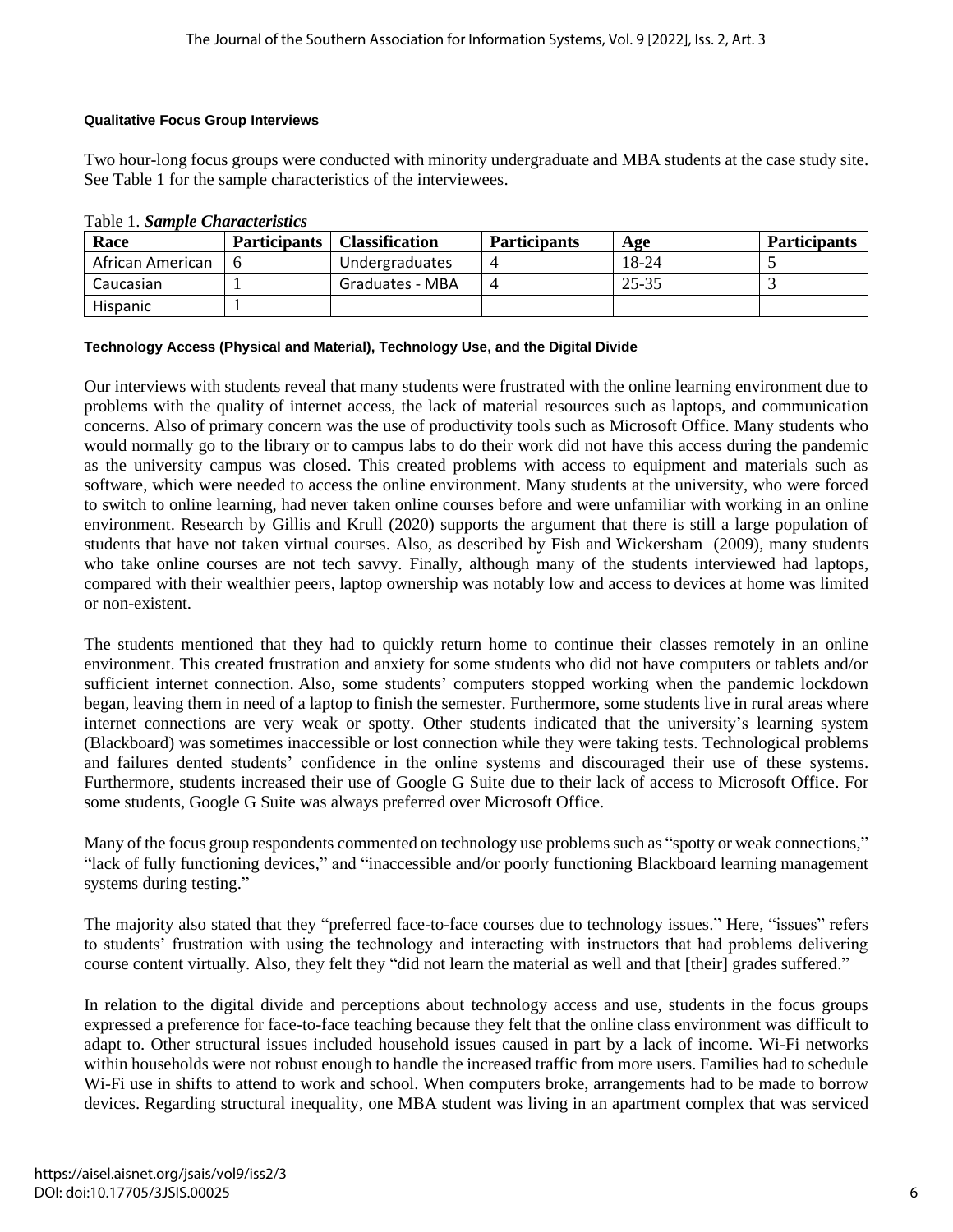by a single local provider of a cable internet service that was slower than the services offered in more affluent areas nearby. In sum, the general feeling amongst the focus group respondents was that the classes worked in the end but not as well as traditional, in-person teaching.

#### **Quantitative Survey**

The resulting sample consisted of 99 responses, of which 96 were usable. The total population of potential respondents was approximately 210 students. Therefore, the response rate was 47%. One hundred percent of the respondents were African American of which 39 (41%) were male and 55 (57%) were female. To gain an understanding of the socioeconomic status of the interviewees, the students were asked if they had received a Pell Grant. Just over half of the respondents (53%) had received a Pell Grant, indicating that many of the students interviewed may have been experiencing economic hardship, which is a source of the digital divide. Given that the focus group participants expressed concerns regarding internet speeds, this issue was again raised in the survey. On a scale of 0 to 100, respondents found internet speeds to be below average with an average score of 48. The sample consisted of students who primarily resided on or near campus in the fall semester of 2020). Figure 2 below illustrates the students' perceptions of when the internet was slowest, specifically, afternoons between 12 PM and 4 PM and late evening from 8 PM to midnight. This corroborates the results of the interviews in which students described when they felt internet and application speeds were slowest. This may be primarily because many instructors set assignment deadlines for the end of the day, i.e., 11:59 PM. Before the pandemic, students routinely complained that internet speeds around the time when most assignments were due were slow. Nevertheless, according to the university, there was no documented evidence that higher levels of internet traffic at those times negatively impacted usage.



Note: the figures above do not equal the total respondents. As per the IRB, respondents cannot be obliged to answer all questions.

Preference for software was also an issue. Although Microsoft Office is the official tool of the university and students can access free licenses, students expressed a preference for Google G Suite due to its perceived ease of use and availability. Many students believed Microsoft Office was not available off-campus outside of the computer labs or library. Among the focus group respondents, some were unaware that Microsoft Office software was free and available to all students. Similarly, the quantitative survey responses indicate that 49 of the 96 respondents (49%) preferred to use Google G Suite and 43 (45%) preferred to use Microsoft Office. The students in the focus groups that understood they had access to Microsoft Office did not know how to download the software to their computers nor how to access Office 365 online. Even if the students could have used Office 365 online, some students still preferred Google G Suite. However, using the Google G Suite of tools created other problems in that students were unable to export their documents from Google in a format that was compatible with the course management system reducing their computer self-efficacy. For instance, text documents would have to be exported as pdfs or rich text files then uploaded to Blackboard. Spreadsheets would have to be exported as Excel or CSV files then uploaded to Blackboard.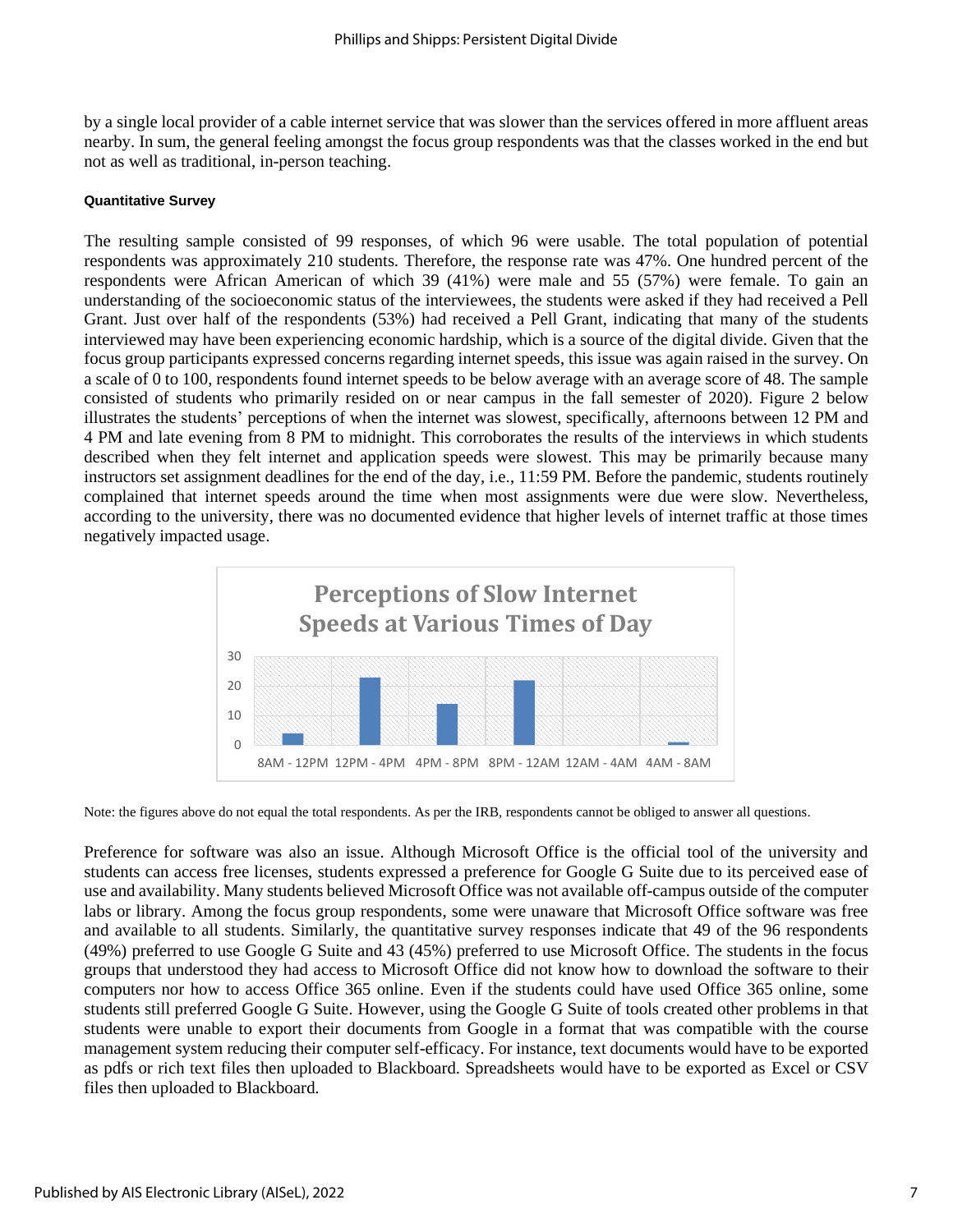#### **Social Environment and the Digital Divide**

From an organizational perspective, when the pandemic began, communication with students was inefficient. Although the institution provided laptops on a case-by-case basis, many students were initially unaware that if they did not have a laptop, the university could provide them with one. Also, regarding faculty, there was a lack of efficiency in virtual classrooms. Students in the focus group reported that "professors could not use Zoom well and when they did, there was distracting background noise," and "some professors did not use Zoom to interact...they claimed they did not have Zoom accounts."

The university had, however, provided all instructors with Zoom accounts. Many instructors either could not use the collaboration tool (Zoom) effectively or in a few cases would not use Zoom at all to conduct class. Some instructors appeared to be "technologically stunted," as described by a freshman accounting student, in their inability to use the tools available to them to deliver course content. Nevertheless, a sophomore accounting student did recognize that "there were a few professors that had an excellent command of the technology and delivered course content seamlessly."

#### **Administrator Interviews**

To fully understand the resources available to students both the Vice Provost of Distance Learning and the Associate Dean at the College of Business were interviewed. The results are as follows:

#### Vice Provost of Distance Learning

Before the pandemic, although the university saw the need for distance education, resources were limited and innovation was slow to materialize. As a result of the onset of the pandemic, several key initiatives were either created or expanded with the aid of CARES Act funding. For instance, a virtual undergraduate research symposium was created, the virtual campus computer lab was expanded from 20 to 125 machines, and the campus virtual learners' facilities on the course management system was expanded to aid virtual learning. Furthermore, a CARES Act website was developed to direct students to resources to aid virtual learning and personal well-being. Areas of concern were surprisingly limited with the notable exception of the incorrect coding of courses in the registration system necessary to accurately bill students. Before the pandemic, there was no coding available to properly reflect flex/hybrid courses and those held online synchronously. Other positive outcomes included changing faculty mindsets toward virtual education and additional training for faculty.

Regarding providing a measure of equity, the institution began a laptop loan program administered through the library. Internet hotspots near the campus were also offered to students. The laptop and hotspot programs were paid for using CARES Act funding. It is of note that the MSI examined in this research is part of a state system where its peers (i.e., similar-sized institutions) are predominately majority serving institutions and had established laptop borrowing programs pre-pandemic. The MSI investigated here was the only institution pre-pandemic without a laptop borrowing program.

#### Associate Dean, College of Business

In addition to the CARES Act funding provided through university administration, corporate giving was targeted directly at the College of Business. Resources were directed toward departments to engage with students and fulfill students' unmet technology needs, e.g., laptops, Wi-Fi hotspots, etc. Corroborating the sentiments of the Vice Provost for Distance Learning, administration and faculty in the business school now look more favorably on distance education and are more likely to embrace virtual learning. The students that appeared to be most engaged virtually, benefited from the additional resources provided, while those students that were not engaged did not take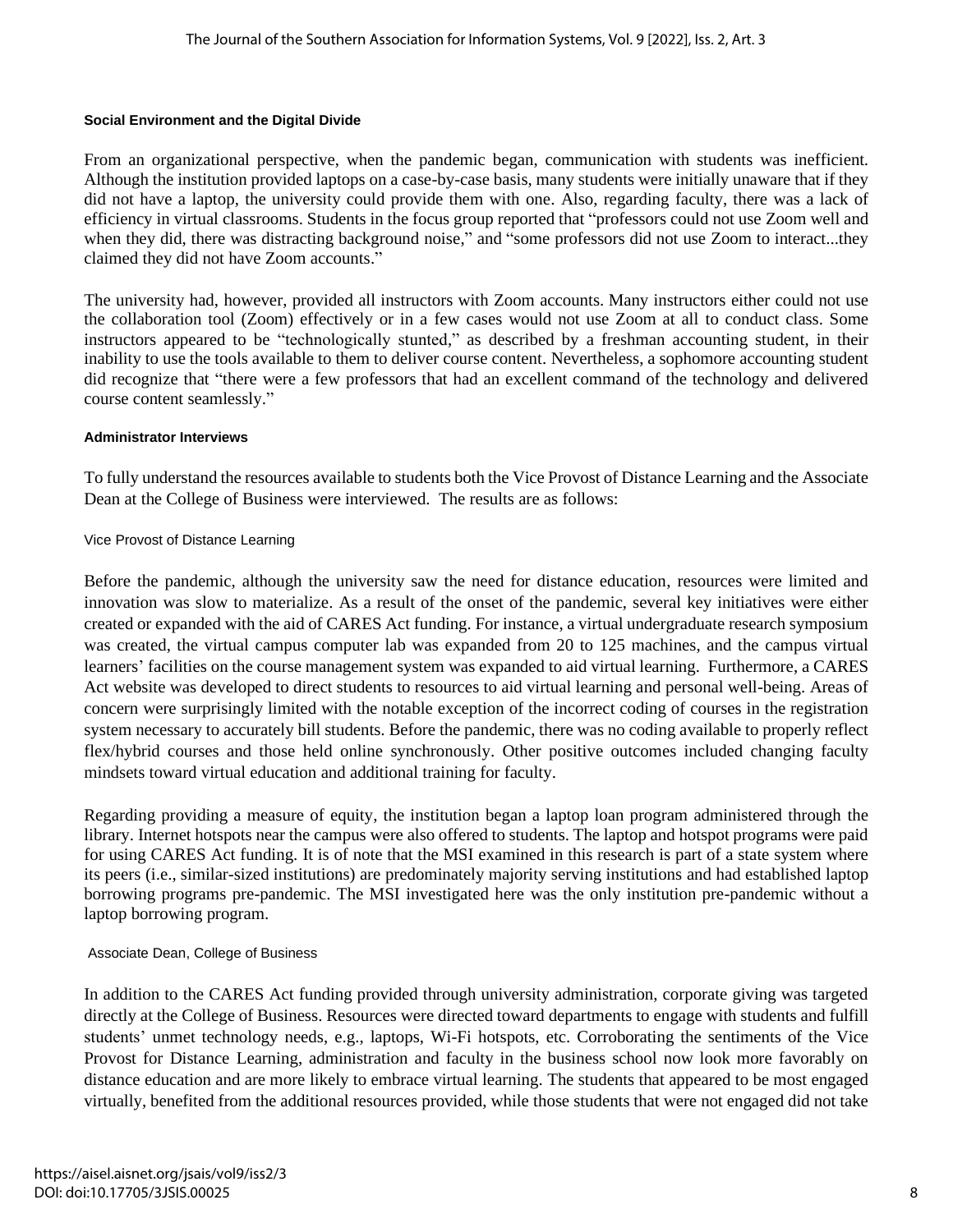advantage of additional resources. However, the Associate Dean observed that the additional resources could not satisfy the "reason many minority students attend an MSI," that is, "small classes, real-time interaction with faculty, and the ability for faculty and administrators to pick up on non-verbal cues. These things are not transferable to a virtual environment."

#### Faculty Member #1 (Department Chair Teaching One Course)

The Department Chair mentioned that their department was different from many others regarding online training and preparation as moving online did not pose a problem given that "instructors were well-versed in online teaching."

Over previous years, the Department Chair's department had focused on moving into online teaching and thus all staff in this department were able to teach effectively in a virtual environment. Harnessing their training, during COVID-19, they set up workshops and helped train other faculty. Importantly, the students in the department did not experience problems with accessing or using the virtual teaching environment and technology access more generally was not seen as a major problem. Nonetheless, from a social perspective, the students appeared to have difficulty with the mid-semester change to a virtual learning environment. For example, they experienced anxiety from the loss of jobs, lack of in-class structure, sharing space with siblings, sharing the internet with others in the home, and time management. The emotional and anxiety-related challenges were seen as contributing more to the digital divide than technology access and use problems in terms of its impact on the students' ability to acquire new knowledge.

#### Faculty Member #2 (Management Professor)

Some of the main issues identified concerned online training, online teaching, online testing, student anxiety, accessibility, students' interaction with peers and faculty, synchronous versus asynchronous learning, and converting face-to-face courses to online courses. Faculty member #2 stated that it was especially challenging to learn how to navigate the online environment when you were tasked with teaching three different, new, hastily created online courses without having any prior experience teaching in a virtual learning environment. It was also harder to convert classes devoted to experiential learning to a virtual format. In general, a lack of knowledge about online teaching could also contribute to the digital divide between students taking courses where faculty were not proficient in teaching in an online environment (and thus failed to motivate, interact with, and teach students effectively online) and those taking courses delivered by faculty experienced in online teaching.

The faculty member noted that many students were unprepared for the switch. Students taking online courses are not always technically literate and can struggle to understand how to use the technology (Fish and Wickersham, 2009). Faculty member #2 also mentioned that, along with online technical access and use difficulties, students experienced a multitude of problems including emotional stress, social anxiety, financial stress, illness, difficulty interacting in class, difficulty receiving feedback from instructors, difficulty managing additional work obligations, and working from home in crowded shared spaces including sharing slow internet and computer resources with others (i.e., roommates or family). COVID-19 helped aggravate the digital divide as students did not have alternative ways to access resources such as using campus computers or internet at the library, local bookstores, or coffee shops. Unequal access to technology between students can contribute to lower levels of digital literacy and can impact the level of knowledge and skills that students acquire (Hargittai 2003). The instructor also mentioned the challenges with synchronous versus asynchronous online courses for certain types of courses. Students appeared to be less engaged in the asynchronous courses.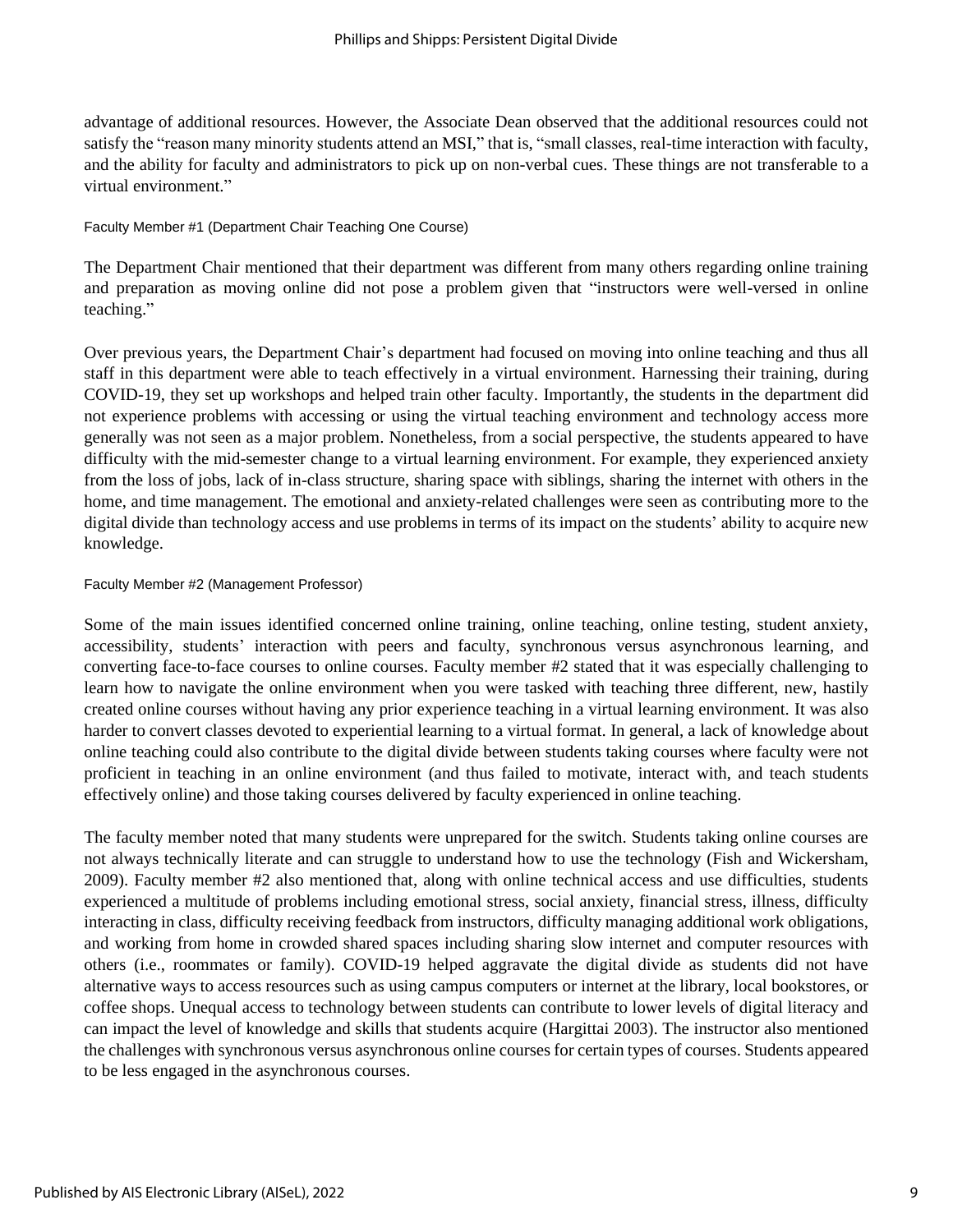# **Suggestions For Lessening the Digital Divide**

The following lists the suggestions made by interviewees to improve course delivery at the institution level and concerning training for faculty and students and course-related priorities such as assessment, course objectives, and course development.

Institutional Opportunities for Improvement

- Make full library resources available to students that need to quarantine.
- Demand for distance learning is coming from all age groups.
- Continuously update the infrastructure. For example, with new software and security measures.
- Enlist creative ways to communicate with students using social media and smartphone apps. More input and feedback are needed from students to help them as learners.

# **Training**

- Provide faculty with training delivered by faculty experienced in teaching virtually.
- Provide ongoing training this must continue for faculty to keep up with the evolving nature of virtual education. The university should provide this training and require attendance.
- Provide students with training for completing courses virtually, including discussions on expectations, responsibilities, etc.

# Assessment

- Consider virtual assessment methods: The virtual classroom is different from the face-to-face classroom. Therefore, online assessments should differ from offline assessments.
- Address cheating Cheating should be addressed in virtual-specific assessments.

#### Course Objectives

- Consider how students interact with the course management system to shape objectives.
- Consider how objectives may differ in synchronous virtual versus asynchronous virtual courses.
- Think of creative ways to motivate and engage online learners. For example, create a summary of the chapters using a video guided tour of the chapter.

#### Course Development/Hybrid Learning

- Provide online templates that can be customized by faculty for their course and student audience.
- Mix online and face-to-face learning (i.e., hybrid courses). For example, maybe one synchronous virtual session per week and one face-to-face session per week.
- Allow face-to-face courses to go virtual when needed (e.g., if faculty need to be away for any reason, such as quarantine, conference attendance, etc.).

# **DISCUSSION AND CONCLUSION**

This research is limited in that it examines one institution and surveys only a small number of students both quantitatively and qualitatively, which may limit the generalizability of the results. Nevertheless, the research provides another lens through which to further the literature on the digital divide.

The aim of this research is to understand what the current digital barriers are that not only maintain but have exacerbated the digital divide during the COVID-19 pandemic. The results provide insight into key areas of difficulty associated with the digital divide regarding structural inequality, organizational issues, and student income/family wealth. Structural inequality is exhibited by unequal access to housing that serves as a basis for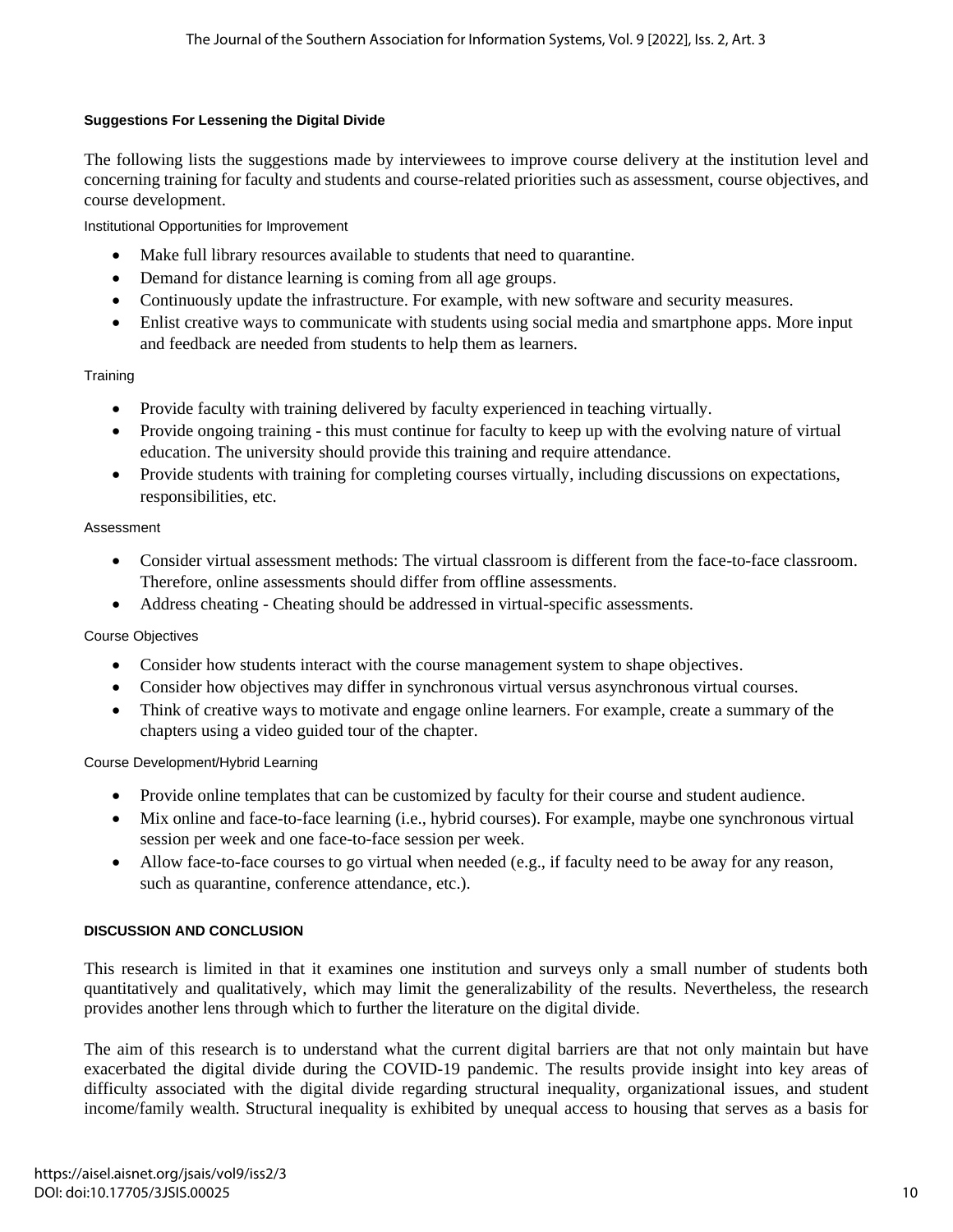unequal internet access. From an organizational perspective, when the pandemic began, communication with students was inefficient. Although the institution provided laptops and hotspots, many students were initially unaware that these tools were available. This led to the key finding that the university is communicating in a way that is not adequately received by the students. Another organizational problem was that students had a significant number of instructors that were not well-prepared to deliver their courses virtually. Organizational resources were expanded to offer additional training but faculty did not take full advantage of these training opportunities. As such, the results suggest that closing the technology gap is based more on social factors than resource provision. The last major issue concerned less affluent households. In these homes, Wi-Fi networks and broadband within households were not robust enough to handle the increased traffic from more users.

This research can be helpful to educators and trainers who are developing and teaching online courses. It can provide insight into the impact of the digital divide on students and suggestions for boosting student motivation. Moreover, it can help to increase educator awareness of students, which may lead to higher levels of retention, student satisfaction, and course completion. Notably, the results support the need for broadband access. Finally, this research highlights the need for further study into the digital divide, its outcomes, and the barriers to overcoming the divide in specific areas and communities.

#### **References**

- Adedoyin, O. B., and Soykan, E. 2020. "Covid-19 Pandemic and Online Learning: The Challenges and Opportunities," *Interactive Learning Environments*), pp. 1-13.
- Castells, M. 2002. *The Internet Galaxy: Reflections on the Internet, Business, and Society*. Oxford University Press on Demand.
- Cherns, A. 1976. "The Principles of Sociotechnical Design," *Human relations* (29:8), pp. 783-792.
- Clegg, C. W. 2000. "Sociotechnical Principles for System Design," *Applied ergonomics* (31:5), pp. 463-477.
- Commission, F. C. 2021. "Bridging the Digital Divide for All Americans."
- Commisssion, F. C. 2021. "Homework Gap and Connectivity Divide."
- Fish, W. W., and Wickersham, L. E. 2009. "Best Practices for Online Instructors: Reminders," *Quarterly Review of Distance Education* (10:3), p. 279.
- Fitzgerald, D. 2020. "Broadband Internet Promises Are Left Unfulfilled in Many Rural Areas," in: *Wall Street Journal*.
- Fuchs, C. 2009. "Information and Communication Technologies and Society: A Contribution to the Critique of the Political Economy of the Internet," *European journal of communication* (24:1), pp. 69-87.
- Gillis, A., and Krull, L. M. 2020. "<? Covid19?> Covid-19 Remote Learning Transition in Spring 2020: Class Structures, Student Perceptions, and Inequality in College Courses," *Teaching Sociology* (48:4), pp. 283- 299.
- Hargittai, E. 2003. "The Digital Divide and What to Do About It," *New economy handbook* (2003), pp. 821-839.
- Liguori, E., and Winkler, C. 2020. "From Offline to Online: Challenges and Opportunities for Entrepreneurship Education Following the Covid-19 Pandemic," *Entrepreneurship Education and Pedagogy* (3:4), pp. 346- 351.
- Mahyoob, M. 2020. "Challenges of E-Learning During the Covid-19 Pandemic Experienced by Efl Learners," *Arab World English Journal* (11:4).
- Milstein, J. 2021. "New York's Digital Divide Is a Problem. Mandating Broadband Could Solve It," in: *USA Today*.
- Neves, B. B., and Fonseca, J. 2015. "Latent Class Models in Action: Bridging Social Capital & Internet Usage," *Social science research* (50), pp. 15-30.
- Nielsen, J. 2006. "Digital Divide: The Three Stages." from from [https://www.nngroup.com/articles/digital-divide](https://www.nngroup.com/articles/digital-divide-the-three-stages/)[the-three-stages/](https://www.nngroup.com/articles/digital-divide-the-three-stages/)
- Selwyn, N., 2004. "Reconsidering Political and Popular Understandings of the Digital Divide," *New media* (6:3), pp. 341-362.
- Sunasee, R. 2020. "Challenges of Teaching Organic Chemistry During Covid-19 Pandemic at a Primarily Undergraduate Institution," *J Journal of Chemical Education* (97:9), pp. 3176-3181.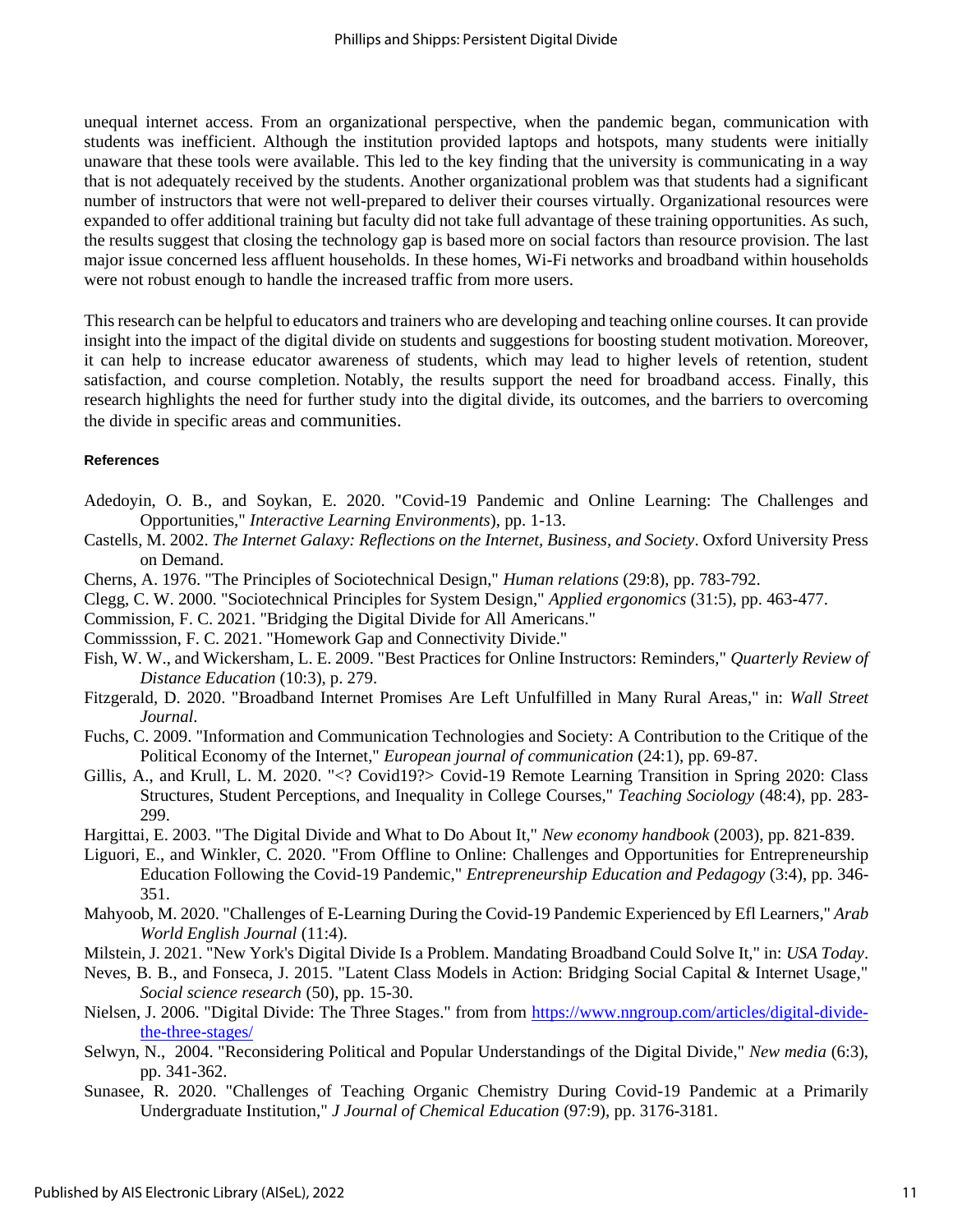- van Deursen, A., van der Zeeuw, A., de Boer, P., Jansen, G., and van Rompay, T. 2021. "Digital Inequalities in the Internet of Things: Differences in Attitudes, Material Access, Skills, and Usage," *Information, Communication Society* (24:2), pp. 258-276.
- Van Dijk, J. 2005. *The Deepening Divide: Inequality in the Information Society*. Sage Publications.